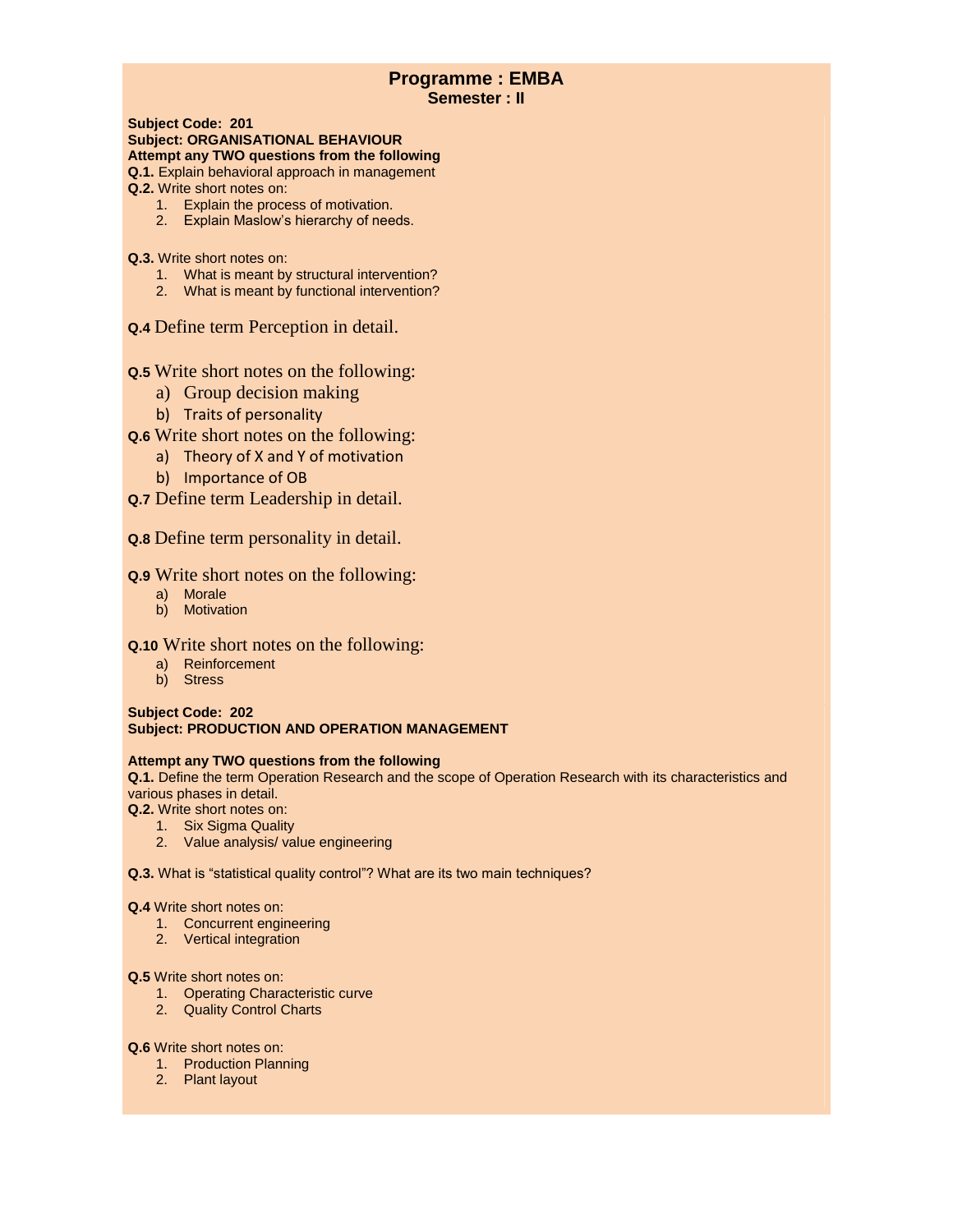#### **Q.7** Write on Sales forecasting in detail

#### **Q.8** Define the term Work Measurement in detail

**Q.9** Define the terms (a) Production (b) Production system (c) Production management (d) Operations management (e) Production function and (f) Productivity.

**Q.10** write in detail on Product design, Process Design and production Design with its characteristics and need.

#### **Subject Code: 203 Subject: BUSINESS LAW**

**Q.1.** Write short notes on:

(a) Valid contract

(b) Void contract

(c) void agreement

(d) Illegal contract

(e) unilateral contract

(f) Bilateral contract

**Q.2.** Define Share. What are the different kinds of shares which a company may issue?

**Q.3.** Write short notes on:

a) What are the essentials of a company meeting?

b) Define meetings. State the different kinds of meeting.

**Q.4** Write short notes on:

(a) Anticipatory Breach of Contract

(b) Suit for Damages

**Q.5** Write short notes on: (a) Public Policy (b) Quasi contracts under Indian Contract Act

**Q.6** Write short notes on:

(a) Contract of Guarantee

(b) Distinction between Indemnity and Guarantee

**Q.7** Write short notes on: (a) Rights and Duties of Bailor (b) Agency

**Q.8** Write short notes on: (a) Duties of an agent (b) Sale of goods

**Q.9** Write short notes on: (a) Delivery of Goods

(b) Negotiable Instrument

**Q.10** Write short notes on: (a) Cheque (b) Company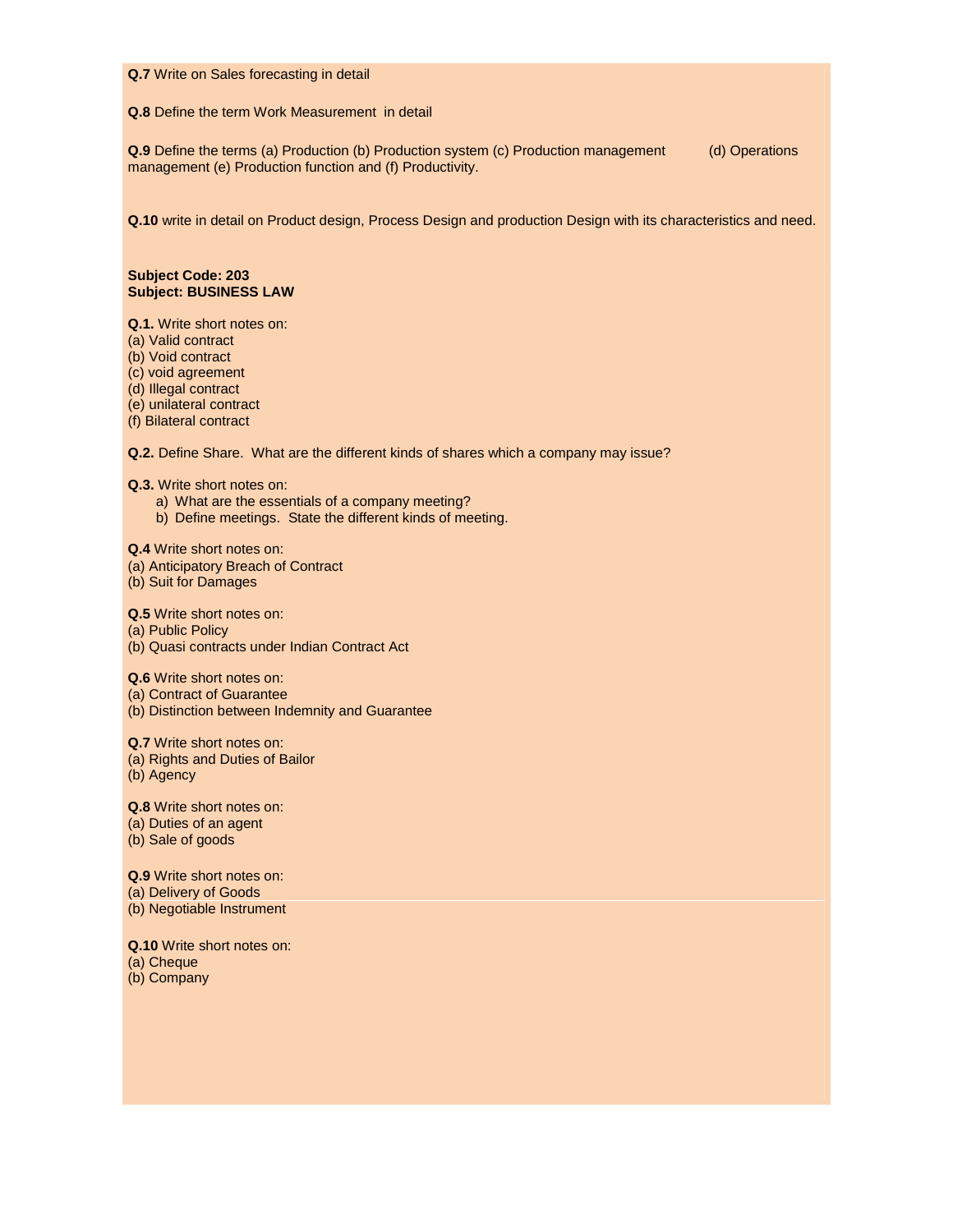#### **Subject Code: 204 Subject: MANAGEMENT ACCOUNTING Attempt any TWO questions from the following. Q.1.** Write short notes on:

(a) Cost unit, (b) cost centre, (c) cost object.

Q.2**.** List out the different methods of costing and explain their practical application.

Q.3. State Factors determining Working Capital requirement.

Q.4. Write in detail on the term costing

Q.5. Write short notes

- a) Overhead Variances
- b) Advantages and Disadvantages of Marginal Costing

**Q.6.**Write on detail of Break-Even Analysis with its uses and limitations

**Q.7.** Write on detail of Overheads with its classification and distribution of Overheads.

**Q.8.**Write in detail on Absorption and various methods of Absorption of Factory overhead.

- **Q.9.** Write short notes on any two
- a) Treatment of Special items of Overhead
- b) Job Costing Procedure

c) Working Capital0

**Q.10.**Write on Capital structure with its factors.

#### **Subject Code: 205 Subject: MANAGEMENT INFORMATION SYSTEM Attempt any TWO questions from the following**

**Q.1.** Write short notes on:

- (a) What is the feature of window 3.0?
- (b) How windows 3.0 differ from 3.1?

(c) Write the area of application of window?

**Q.2.** What is data Processing? Distinguish between MIS and data processing system

**Q.3.** Write short notes on:

- (a) Difference between functional structure and Divisional structure.
- (b) What is learning information system and how it works?

Q.4What is Organisation?

Q.5Define Database Management System (DBMS) with its components with neat diagram

Q.6 Writ on Data Models with necessary neat diagram.

Q.7 What is Distributed Database and its advantages and disadvantages in detail.

Q.8 Write short notes on: a) Vulnerability